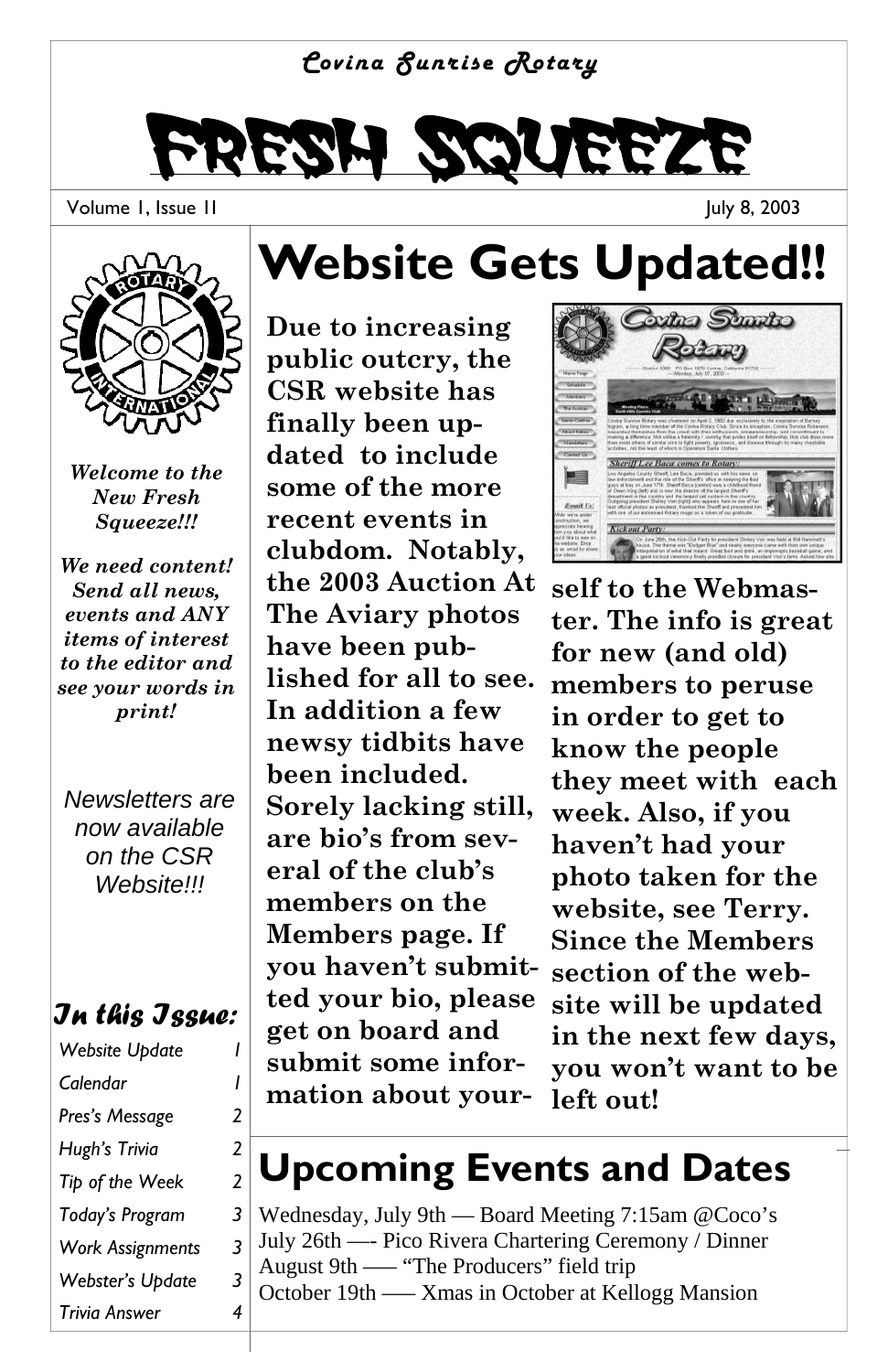# **The President's Message**

The Wheelchair Foundation drive got off to a great start last Tuesday, 27 Rotarians pledged \$75.00 each towards our goal of donating 40 wheelchairs. If you need more information, please see Don Boline. Another way to get to our goal is to donate the \$75 in the name of a loved one. We all have friends and family who have more than they need already. The person whose name you donate in will get a nice certificate along with a picture of the person who receives the chair. What better gift to give than the gift of mobility.

Vikki Stapleton is out of town this week, so our pledge sheets for fines, Tex Everson and Paul Harris will be passed around next week. Remember, monthly board meeting is tomorrow at 7:15am at Coco's. Robert Avila and Terry Wysocki are trying to set up some fellowship trips and dinners. If you have any



suggestions please call them. Thank you to Owen King for setting up the CPR class. Over 20 Rotarians, guests and a certain plumbing company attended and got certified in

infant, child and adult CPR along with choking safety. Ask around on who was there, you might want to make sure you sit next to the right person at your next meal.

— John N. Pellizzon

## **Hugh's Trivia of the Week**

This month marks the 40th anniversary of the U.S. Postal Service's ZIP



code system. For ONE MIL-LION DOLLARS, what does the acronym ZIP stand for? (answer on page four).

#### **Computer Tips From TRW (Terry R. Wysocki)**

Ever have a CDROM that didn't work anymore? It's usually because of scratches on the bottom surface of the disk. Take a MILDLY abrasive car polish and gently polish out the scratches on the bottom. The data layer is actually on the top, below the label, above the plastic, so it won't be harmed. This technique also works on audio CD's and DVD's that you're having trouble with.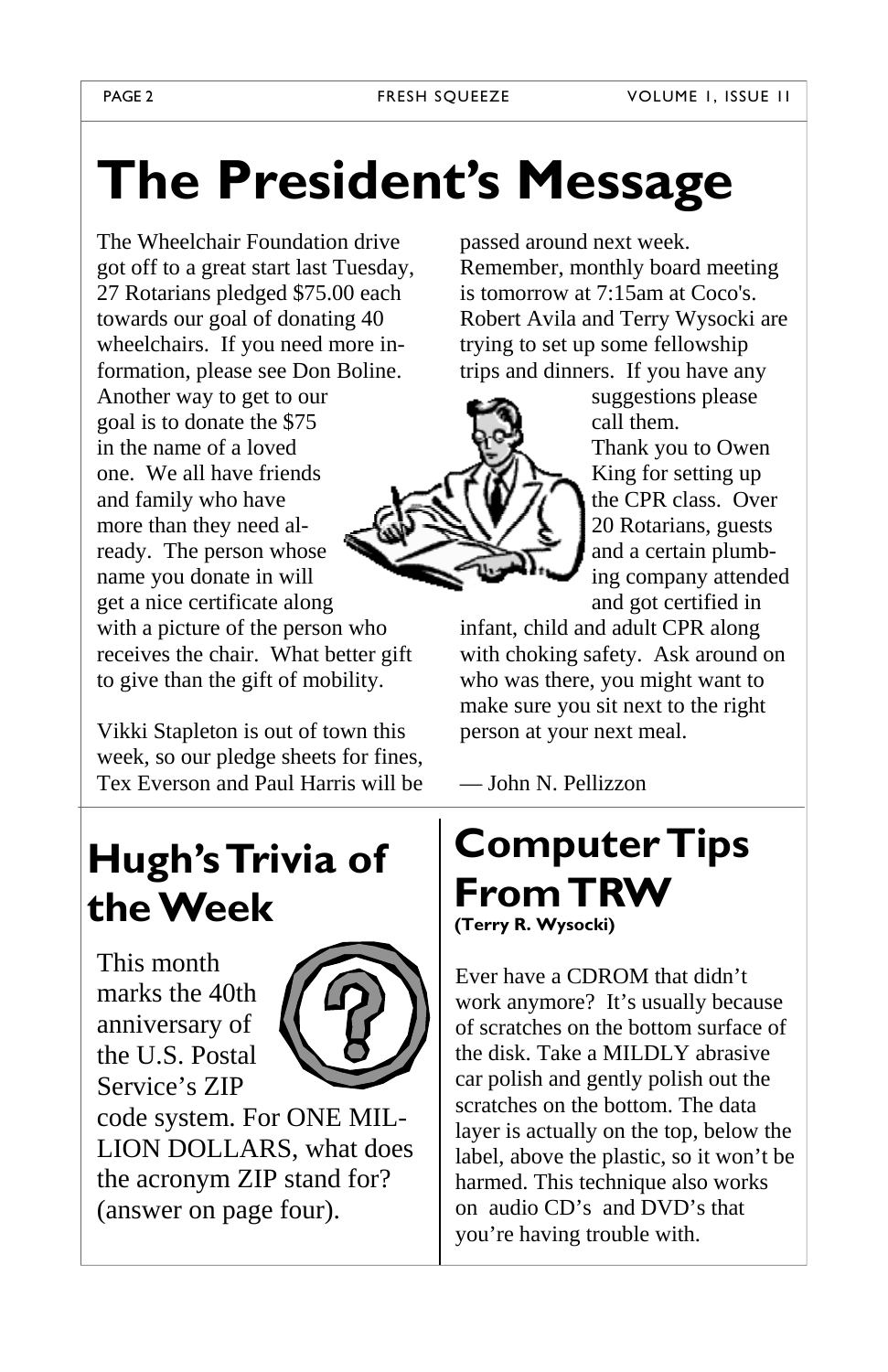# **Today's Program**

Today's speaker is Mr. Robert Gilkey, a member of the National Alliance for the Mentally Ill (www.nami.org) and the Gavel Club at Pacific Clinics. His topic will be "Stigma" and it should open a lot of eyes and, hopefully, minds.

| <b>Meeting Assignments</b> |                 |               |               |
|----------------------------|-----------------|---------------|---------------|
|                            | <b>PROGRAMS</b> | <b>SETUP</b>  | <b>RAFFLE</b> |
| <b>JULY 2003</b>           | Wysocki         | TBA           | Mejia         |
| <b>AUGUST</b>              | <b>TBA</b>      | <b>Boline</b> | Morales, R    |
| <b>SEPTEMBER</b>           | <b>TBA</b>      | <b>TBA</b>    | Burlingame    |
| <b>OCTOBER</b>             | Metz.           | Roach         | Duncan        |
| <b>NOVEMBER</b>            | <b>Perez</b>    | Gaynor        | <b>TBA</b>    |
| <b>DECEMBER</b>            | Cooper          | <b>Starns</b> | Morales, M    |
| <b>JANUARY 04</b>          | Von             | Crouse        | <b>Staggs</b> |
| <b>FEBRUARY</b>            | Roach           | Marino        | Gee           |
| <b>MARCH</b>               | Morgan          | <b>Metz</b>   | <b>Starns</b> |
| <b>APRIL</b>               | Uptergrove      | <b>Skurow</b> | <b>Perez</b>  |
| <b>MAY</b>                 | Falls           | Femino        | Femino        |
| <b>JUNE 2004</b>           | Kemp            | Mejia         | Pampu         |

## **Little Known Definitions:**

The plastic things on the end of shoelaces are called aglets. The ridges on the sides of coins are called reeding or milling. The side of a hammer is a cheek.

The symbol on the "pound" key (#) is called an octothorpe. The white part of your fingernail is called the lunula. Month, Orange, Silver, and Purple: All have no rhymes

The term "the whole 9 yards" came from W.W.II fighter pilots in the South Pacific. When arming their airplanes on the ground, the .50 caliber machine gun ammo belts measured exactly 27 feet, before being loaded into the fuselage. If the pilots fired all their ammo at a target, they went "the whole 9 yards."